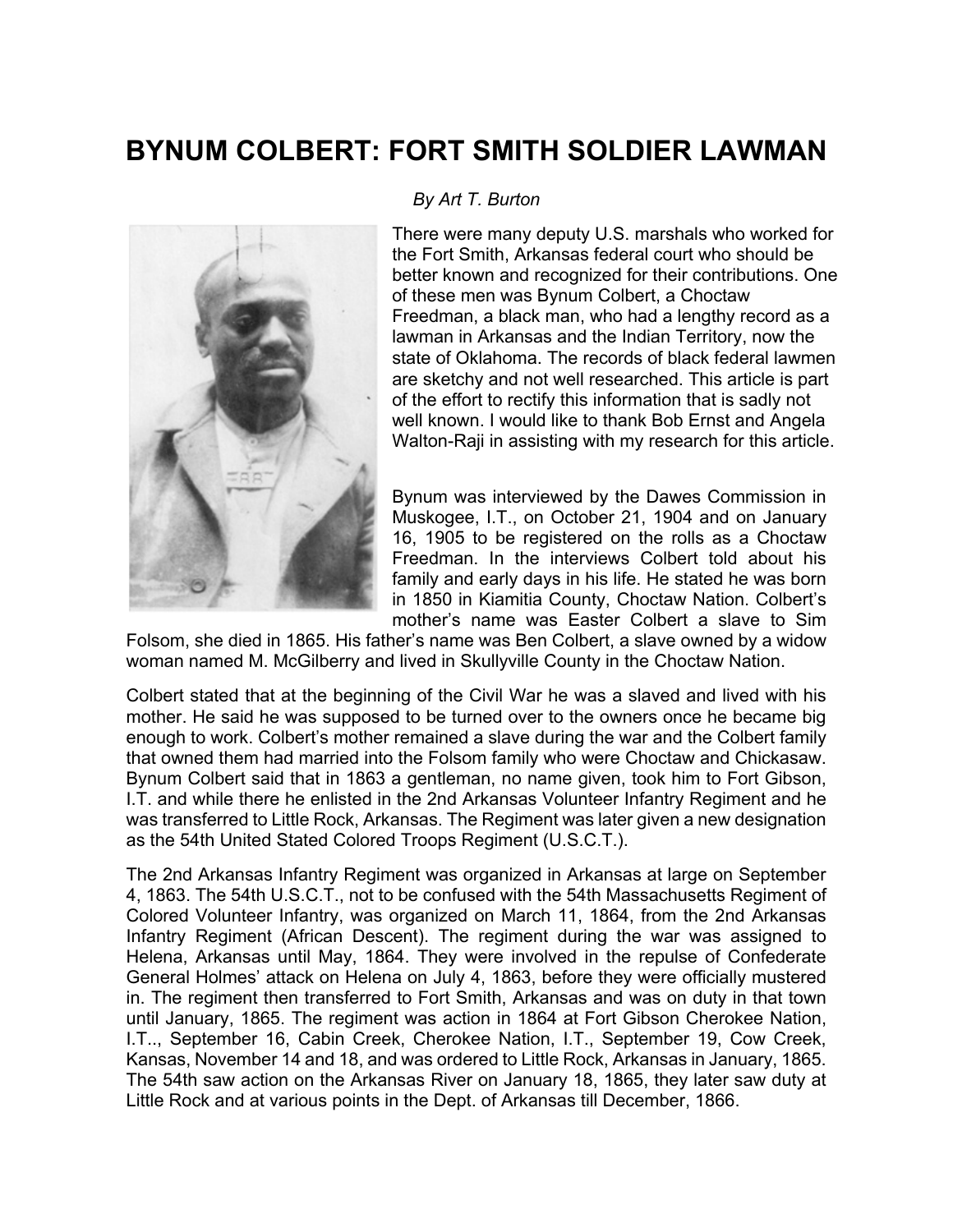Colbert stated that he enlisted in the U.S. 10th Cavalry Regiment at Fort Arbuckle, Indian Territory, on February 7, 1867. He said he served with the U.S. army up until 1872 when he settled in Skullyville, Choctaw Nation. At this time, Colbert said he started working as a deputy U.S. marshal under Colonel Needles.

The first newspaper citation I found on Colbert acting in the capacity as a deputy U.S. marshal was found in the Fort Smith Elevator. On December 17, 1880, the newspaper reported that Chief Deputy U.S. Marshal Huffington, with Ben Ayers, John Reutzel, George Maledon, Valair Merchand, Bynum Colbert, Deputy Marshal Farr and T. J. Hamnett, as guards, had left on the train last Tuesday morning with twenty-one prisoners. Twenty of the prisoners were destined for the Detroit House of Corrections and one for the Little Rock penitentiary. This transfer of prisoners left the Fort Smith federal jail with fifty-nine prisoners in house.

On April 6, 1882, Colbert married Bettie Brown in Sebastian County, Arkansas.

The popular Deputy U.S. Marshal Addison Beck and his posse Merritt was killed in October of 1883. Bynum Colbert was in a posse of eleven men under the leadership of Special Deputy U.S. Marshal C.C. Ayers to go after the killers of the lawmen. The possemen with Colbert included the famous lawman Bass Reeves. The posse was able to locate and seriously wound one of the desperados who killed Beck and Merritt.

Research shows that Bynum Colbert was a deputy constable for the city of Fort Smith, Arkansas in the early 1880s. This would make him one of the first if not the first African American policeman for Fort Smith. It had previously been thought that the first black policeman in Fort Smith was A. G. Rogers, who was hired in 1926 Colbert was also one of the earliest black deputy U.S. marshals to work for the Western District of Arkansas federal court. He is also the first black deputy U.S. marshal I have found to be a U.S.C.T. and Buffalo Soldier veteran. Although, I am sure there are more in this category.

In May of 1884, Bynum Colbert was a deputy constable in Fort Smith and also serving as a federal posseman. The **Fort Smith New Era** on May 29 reported the story of Colbert arresting a murderer:

*Last Sunday afternoon a young colored man named Allen Atkins, employed on the farm of W. H. Arnold, five miles from town on the Skullyville road, killed another young colored man, named John Dukes, likewise employed on the same farm, by striking him on the head with a heavy club. It seems that the murdered man detected Atkins in a foul crime*  and told on him, when the latter vowed vengeance. Last Sunday Dukes went to town, *returning in the middle of the afternoon. A number of hands were in the farm yard and the banter against Atkins was passed freely. When the latter made the assault resulting in the death of Dukes. Drs. DuVal and Eberle were immediately summoned by Mr. Arnold, but nothing could be done and man died soon after.*

*Mr. Arnold, a very intelligent, enterprising colored man, cultivating a splendid farm of some 7 – 800 acres and employing some twenty hands, paid Atkins off on Monday noon, when the latter came to town and visited his father, who occupies a little shanty on the Reservation, near the National Cemetery. There he prepared to escape into the Cherokee country by crossing the Arkansas, and had procured some provisions and a pistol.*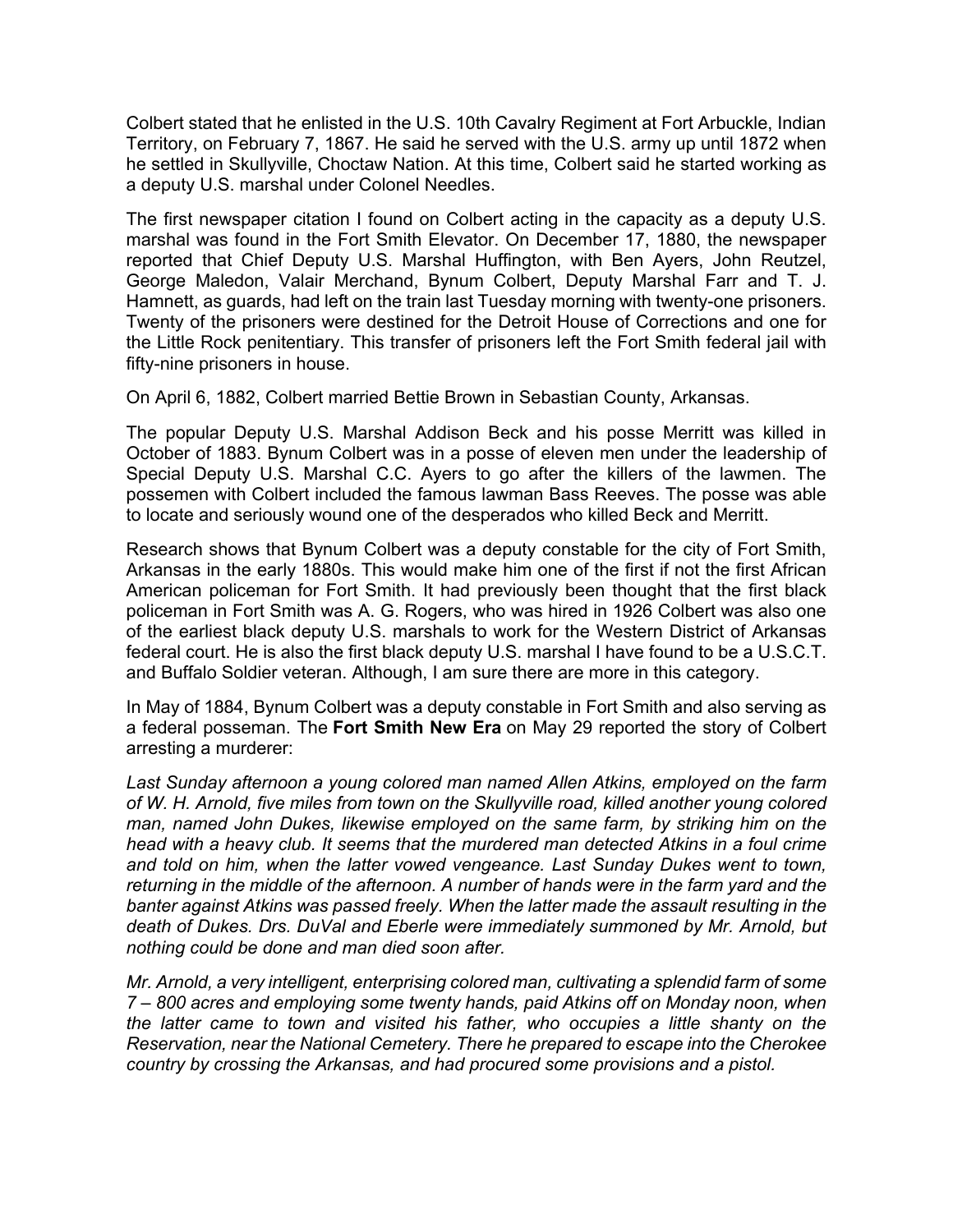*Mr. Arnold had followed him to town and pointed the man out to a colored officer, Mr. Colbert, deputy constable and also a posse to deputy U.S. Marshal Ayers. Colbert secured his man just as he was about to cross the river. When arrested Atkins was very violent, cursing the officer and Mr. Arnold and threatening to kill both in due time. He bears a very hard character. He was lodged in the U.S. Jail and will do to bear watching.*

*June 5, 1884, page 3 New Era: A Correction In our last we spoke of W.H. Arnold, the successful farmer , on whose place the fatal recounter took place between two colored men recently, as being likewise a colored man. This is a mistake, he being the son of a white father and a Creole mother with Indian blood. From the tenor of the article in alluding to Mr. Arnold it will be seen we did not wish to misrepresent him.*

It is interesting today that if you visit New Orleans, the term Creole suggest a mixture of African blood and culture.

The **Fort Smith Elevator** reported on March 20, 1885 that Special Deputy Marshal Bynum Colbert had arrested a black man named Charles Drew for murder. Drew had killed another young black man at a dance that took place at Sand Town, Cherokee Nation. A few months later on July 10 the newspaper reported Colbert arresting another black man named Joseph Pierce for assault with pistol and whip. The article again referred to Colbert as a special deputy U.S. marshal.

Records that can be found show that Bynum Colbert received a commission as a deputy U.S. marshal for the Fort Smith federal court on June 10, 1889 and on June 1, 1893. The 1889 papers for commission are interesting in that Colbert signed an x for his signature. This could mean that Colbert was illiterate and couldn't read and write. This would make him similar to another black deputy, Bass Reeves. Judge Isaac C. Parker's signature is on both commissions.

The Elevator newspaper shows that 1889 was a very busy year for Colbert after he received his commission as a lawman in the territory:

- *June 14 – Deputy Bynum Colbert arrested Lewis Wright in the Cherokee country on a charge of larceny.*
- *July 26 – Officer Bynum Colbert brought in Gabe Moore, Tuesday, on a charge of larceny.*
- *August 16 – Sidney Maxwell, larceny, by Bynum Colbert. Gave bond.*
- *August 23 – Tony Caylor, charged with larceny, was turned in by Bynum Colbert on Friday last.*
- *August 23 – Robert Burns, charged with introducing, etc., was registered Friday by Bynum Colbert. He gave bond.*
- *September 27 – R. A. Loftus, charged with larceny, was registered Saturday by Bynum Colbert, who arrested him the day previous in the Choctaw Nation. He gave bond for his appearance.*
- *September 27 – Jack Lefler, introducing and selling liquor in Indian country, was brought in Tuesday by Bynum Colbert, who arrested him in the Choctaw Nation Sunday last. Lefler entered plea of guilty and was sentenced five days in jail and fined \$1.*
- *October 18 – Ben Bowlegs, charged with larceny, was registered Friday by Deputy Bynum Colbert, who arrested him in this city.*
- *November 1 – Deputy Bynum Colbert registered S. G. Cantwell and Joe Justice, alias Sykes, both charged with assault with intent to kill; Charles Gray, introducing, etc., and Ben F. Thompson, charged with larceny. Thompson was discharged on bond.*
- *December 6 – J. F. Fuller, charged with introducing, etc., was registered by Bynum Colbert.*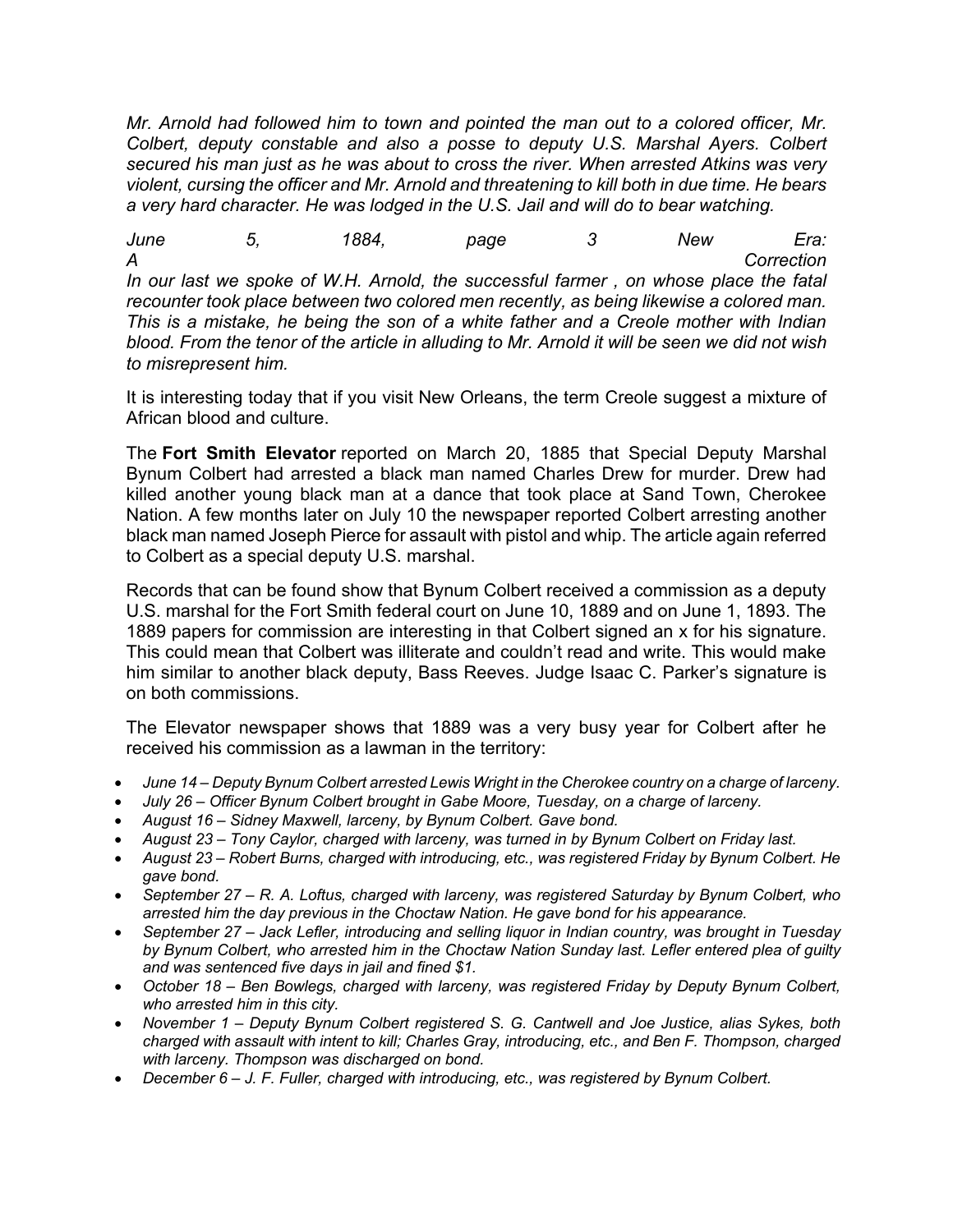- *December 13 – Deputy Colbert got in on the 6th with M. C. Vaughn and Anthony Phillips, both charged with assault.*
- *December 20 – Peter Campbell, charged with rape and William Hill, larceny were brought in Tuesday by Deputy Bynum Colbert.*

The newspaper reports on Colbert seem to justify him receiving a commission as a deputy U.S. marshal. The same newspaper picked up on his activity for the year 1890:

- *March 21 – Bob Rose was arrested Wednesday on a charge of larceny and committed by Bynum Colbert. He beat a fellow out of some money by means of a swindling game of some kind.*
- *April 4 – William Gilbert, charged with larceny, was registered by Bynum Colbert.*
- *May 9 – James Williamson, alias Hatfield, (white), charged with introducing, etc., by B. Colbert.*
- *May 9 – John Saddler, alias Simon Crier (negro) larceny by B. Colbert.*
- *May 30 – David James, charged with larceny, was registered by Bynum Colbert.*
- *June 27 – Josh Mathews, charged with larceny, was brought in Wednesday by Deputy Colbert.*
- *July 4 – Peter Campbell and Hardy Colbert, introducing, etc., were brought in by Bynum Colbert.*
- *July 18 – James M. Woods, Charley Harvey, James Bayless and Alfred Shackleford, introducing, etc., were brought in by Bynum Colbert. All of them gave bond.*
- *August 8 – Daniel C. Bailey, introducing, etc., Green Laflore and George Potts, larceny, were registered by Bynum Colbert. Colbert also arrested Wm. Parke on a charge of larceny, but he escaped.*
- *August 15 – Harrison Nicholson and William Gilbert, both charged with larceny were brought in from the Choctaw country by Bynum Colbert. Gilbert was discharged by Commissioner Wheeler. Nicholson gave bond.*
- *August 29 – Fred Huff, charged with adultery, was registered by Bynum Colbert.*
- *September 5 – Charles Clark, charged with horse stealing, and William Maxwell, introducing, etc., were registered by Bynum Colbert.*
- *September 19 – Labe Edwards a negro, charged with adultery, was brought in by Bynum Colbert.*
- *September 19 – Prince Harris, charged with assault was brought in by Bynum Colbert. He was examined and discharged by the commissioner.*
- *October 10 – William Madison, larceny, was brought in by Bynum Colbert.*
- *October 24 – Israel Woods, charged with larceny, was brought in by Bynum Colbert.*
- *November 7 – William Bush, alias Dove, (Indian) charged with larceny. Registered by Bynum Colbert in this city.*
- *November 28 – Simon Seymore, charged with rape, was registered by Bynum Colbert.*
- *December 19 – Charles Younger and Lucy Richardson, adultery, were brought in by Bynum Colbert. They are negroes.*

By the end of 1890 it was apparent that Bynum Colbert was a busy and important deputy to the Fort Smith federal court. The number of times he would be mentioned in the local newspaper would pick up in the new year of 1891. Following are some of the items in the Elevator where he police work was highlighted:

- *January 12 – Abe Bledsoe, larceny, was brought in by Bynum Colbert.*
- *March 13 – James Mackey, charged with adultery, and Franklin Monroe, charged with larceny, were brought in by Deputy Colbert. Both are negroes, Monroe being a small boy who is charged with stealing a gun from some movers.*
- *April 3 – Mary Smith a white woman, charged with assault, was arrested near this city by Bynum Colbert. Mary committed the assault Monday night at a dance in the suburbs near Poteau bridge, just across the line in the Choctaw Nation, her victim being another woman.*
- *April 3 – Masco C. Belton, a negro charged with arson, was brought in from the Creek country by Bynum Colbert.*
- *April 10 – Julius Manuel, a negro boy about 14 years of age, was brought in from Wagner by Bynum Colbert on a charge of murder, for killing his sister one day last week. He claims it was an accident,*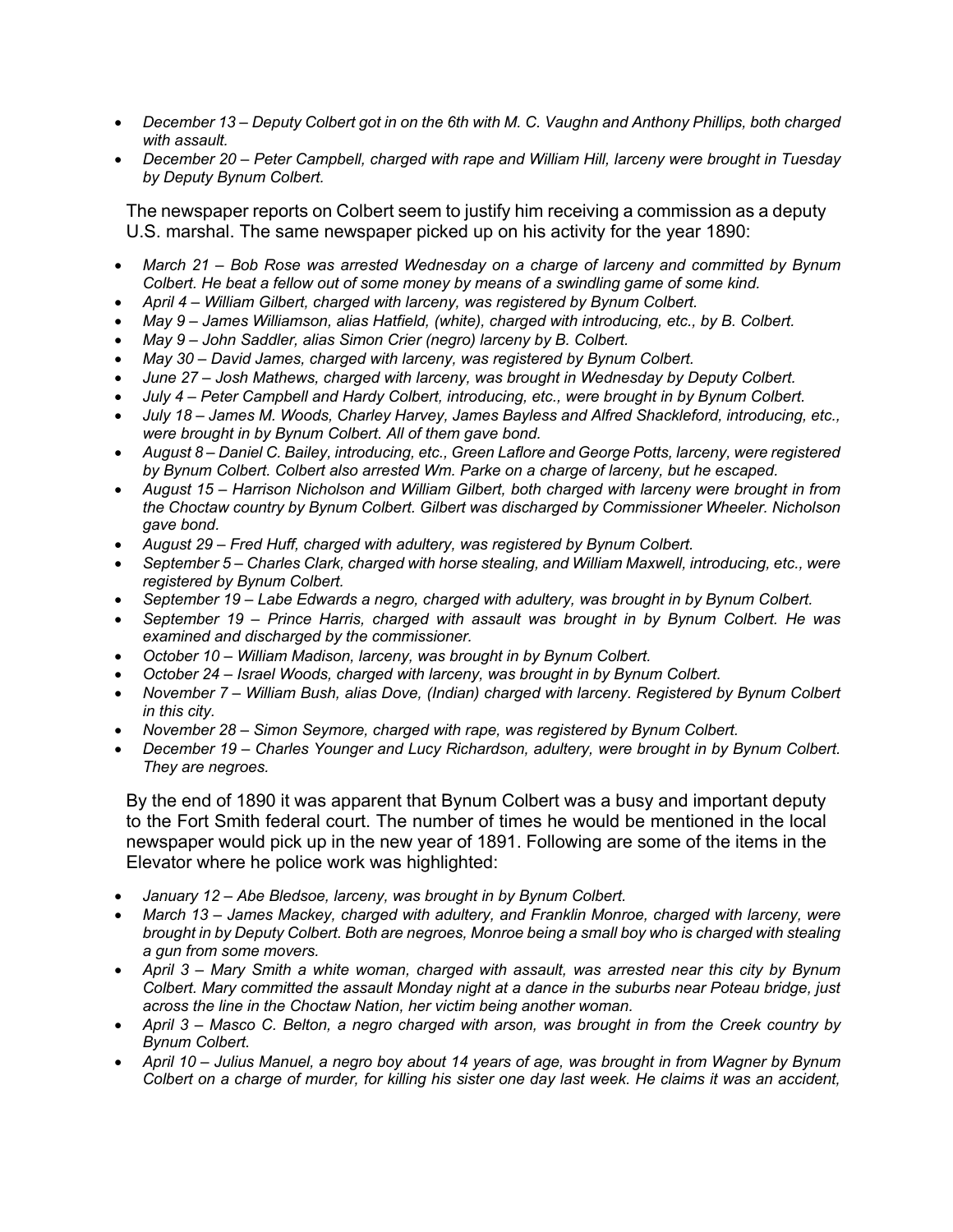*says he was fooling with an old pistol and didn't know it was loaded. He was examined before the commissioner and discharged.*

- *May 1 – Jim McCoy, charged with adultery, was registered by Bynum Colbert, who arrested McCoy at Lavaca, in this county.*
- *May 29 – Frank Milam, charged with introducing and selling, brought in by Bynum Colbert from Cherokee Nation, discharged.*
- *July 3 – James Williams and Sam Woodard, introducing and selling liquor in the Indian country, and Jackson Edwards charged with larceny, were registered on the 25th by Bynum Colbert. Edwards was discharged by Commissioner Wheeler.*
- *July 17 – Rosel McKey, introducing and selling, brought in by Colbert from Muskogee.*
- *July 24 – Jas. Clayton, assault, brought in by Bynum Colbert from the Cherokee Nation.*
- *July 31 – Ephram Pirtle, charged with introducing, etc., was brought in by Bynum Colbert. He was discharged on bond.*
- *August 7 – Zach Robinson, introducing, etc., was brought in by Bynum Colbert.*
- *August 14 – Enoch Durant and Joe Barnett, charged with larceny, were brought in by Bynum Colbert. Durant gave bond.*
- *August 14 – John Porter, charged with introducing, etc., was brought in by Bynum Colbert.*
- *August 21 – Ben Graham, a 70 year-old negro was brought in by Bynum Colbert. He is charged with a carnal offense.*
- *August 28 – Henry Beck, white, charged with larceny, was brought in from the Choctaw Nation by Bynum Colbert. He gave bond and was released.*
- *September 25 – Ross Winn, alias, Votan, charged with counterfeiting was committed by Bynum Colbert. He was arrested in this city, and on examination was discharged.*
- *September 25 – Bynum Colbert arrived Wednesday from McAlester with James Reed, charged with introducing, etc. He gave bond for his appearance.*
- *October 2 – Aaron Eubanks, charged with larceny, was arrested in this city and registered by Bynum Colbert. He was discharged by Commissioner Wheeler.*
- *November 6 – Enoch Durant, a negro, charged with larceny, was registered by Bynum Colbert.*
- *November 13 – Bob Rogers, charged* with assault, was brought in from the Choctaw Nation by Bynum Colbert.

This was the first time Bob Rogers, a young white man originally from Arkansas had been arrested by a federal officer. Rogers and his family had settled in the Cherokee Nation, and he had worked as a cowboy in the Vinita area. Colbert arrested Rogers on November 10th for assault with intent to kill. Rogers was released on bond a few days after Colbert brought him in to Fort Smith. Evidently the case was dropped and the circumstances involved are not known. Rogers shortly thereafter put together one of the noted outlaw gangs of the early 1890's in the Indian Territory. The Bob Rogers gang was involved with murder, train robbery, bank robbery, horse theft, cattle theft, and numerous other felonious acts. After members of his gang were killed or sent to prison, Bob Rogers was killed at his father's home in the Cherokee Nation by a posse led by Deputy U.S. Marshal Jim Mayes and members of the Anti-Horse Thief Association on the morning of March 15, 1895.

- *November 27 – Chas. H. Johnston, Fort Smith, by Bynum Colbert.*
- *December 4 – Robert Tobler, introducing and selling, was brought in from the Creek Nation by Bynum Colbert.*
- *December 11 – Andrew Pike and Nancy Boyd, charged with adultery, stand credited to Bynum Colbert.*
- *December 25 – Fred Brown, a negro, charged with assault, was brought in from the Creek Nation by Bynum Colbert.*
- *December 25 – Lucas Brown, who lives in the vicinity of Scullyville, I.T., stole a horse belonging to R.E. Jackson, the attorney, Tuesday afternoon. The animal was hitched on Garrison Avenue, when Brown came along, deliberately mounted and rode away, going into the Territory.*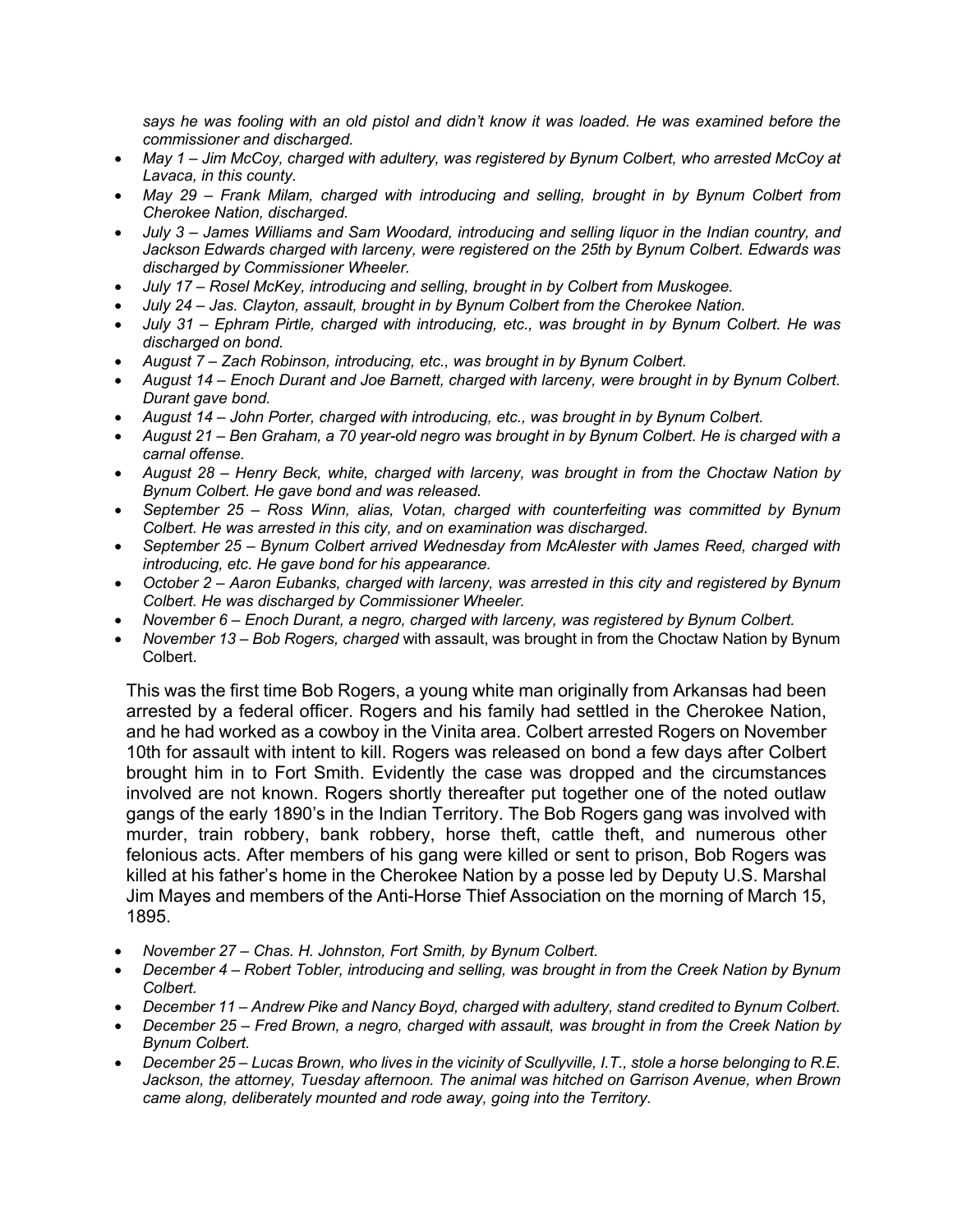• *Deputy Marshal Bynum Colbert went in pursuit and succeeded in getting possession of the horse, but the thief escaped.*

The former Buffalo Soldier, now deputy U.S. marshal was very busy during 1892. It appears that Colbert was sent into the Cherokee, Creek and Choctaw Nations primarily for his field work. It is interesting that during this same era there was another Choctaw Freedman named Colbert who worked for the federal office of Fort Smith. I am speaking of Bill Colbert, who was a well known man hunter and gunman. Bill Colbert and Bynum Colbert were not related and I have not found them working together at anytime. That is not to say that they never worked together, it is just my research has not turned up anything as yet to validate this scenario.

The **Fort Smith Elevator** picked up Bynum Colbert's police work in 1892:

- *January 8 – Sara Woodard, introducing and selling, was registered from the Creek Nation by Bynum Colbert.*
- *January 15 – Price Hamilton, charged with rape, was registered from the Cherokee Nation by Bynum Colbert.*
- *March 4 – Boss Straws, introducing and selling, Creek Nation, by Bynum Colbert.March 4 – Dan Snow, assault, Cherokee Nation, by Bynum Colbert.*
- *March 11 – Mary Wheeler and Alfred Shobe, charged with adultery, and Hurdy Colbert and Thomas Mills, larceny, were all brought in from the Creek Nation by Bynum Colbert.*
- *On March 24, 1892, Colbert received a warrant of arrest for a black man named William C. Moore. On March 21, Moore had fired a pistol five times at a black man named R.W. Perry on a street in Muskogee, Creek Nation. This incident was witnessed by Rufus Cannon, a noted lawman in his own right, who unsuccessfully tried to disarm Moore. Colbert went after Moore but didn't locate him.*

The Elevator reported on March 25 – Hardy Steadham, negro, introducing and selling was brought in from the Creek Nation by Bynum Colbert. He gave bond.

- *April 1 – Nessy Island, introducing and selling, was committed by Bynum Colbert, who arrested him in this city.*
- *April 8 – Mack Crofft, larceny, was arrested in the Choctaw Nation by Bynum Colbert.*
- *April 22 – Lizzie Johnson, charged with larceny, was brought in by Bynum Colbert, from the Creek Nation.*
- *April 22 – John Walker, alias Davis, was arrested in this city by Bynum Colbert, charged with larceny.*
- *April 29 – John Childers, introducing, etc., and John McCoy, charged with arson, were registered by Bynum Colbert. Childers at once gave bond.*
- *May 13 – George Paton, charged with larceny, was returned by Bynum Colbert. He was discharged by Commissioner Wheeler.*
- *May 20 – J.C. Seals, charged with forgery, was brought in from Creek Nation by Bynum Colbert.*
- *June 17 – Alfred Chaney was brought in from Creek Nation by Bynum Colbert for assault.*
- *July 1 – Bob Hill was registered from the Creek Nation by Bynum Colbert for introducing and selling.*
- *July 15 – Fred Thomas, introducing, was registered from the Cherokee Nation by Bynum Colbert. He gave bond at once.*
- *July 22 – Jessie Nathan, charged with introducing and selling, was registered from Cherokee Nation by Bynum Colbert.*
- *On August 6, Colbert arrested a white man named Alford Chaney for assault with intent to kill a black man named James Colbert. The arrest was made one mile north of Wagoner in the Creek Nation.*
- *Colbert, on August 17, arrested a black man named Hilliard Russell for assault with attempt to kill at Wybark in the Creek Nation. The assault took place in the home of William Johnson, who was the intended victim in the case.*
- *September 2 – Seaborn Morrison, charged with adultery, was brought in from the Cherokee Nation by Bynum Colbert.*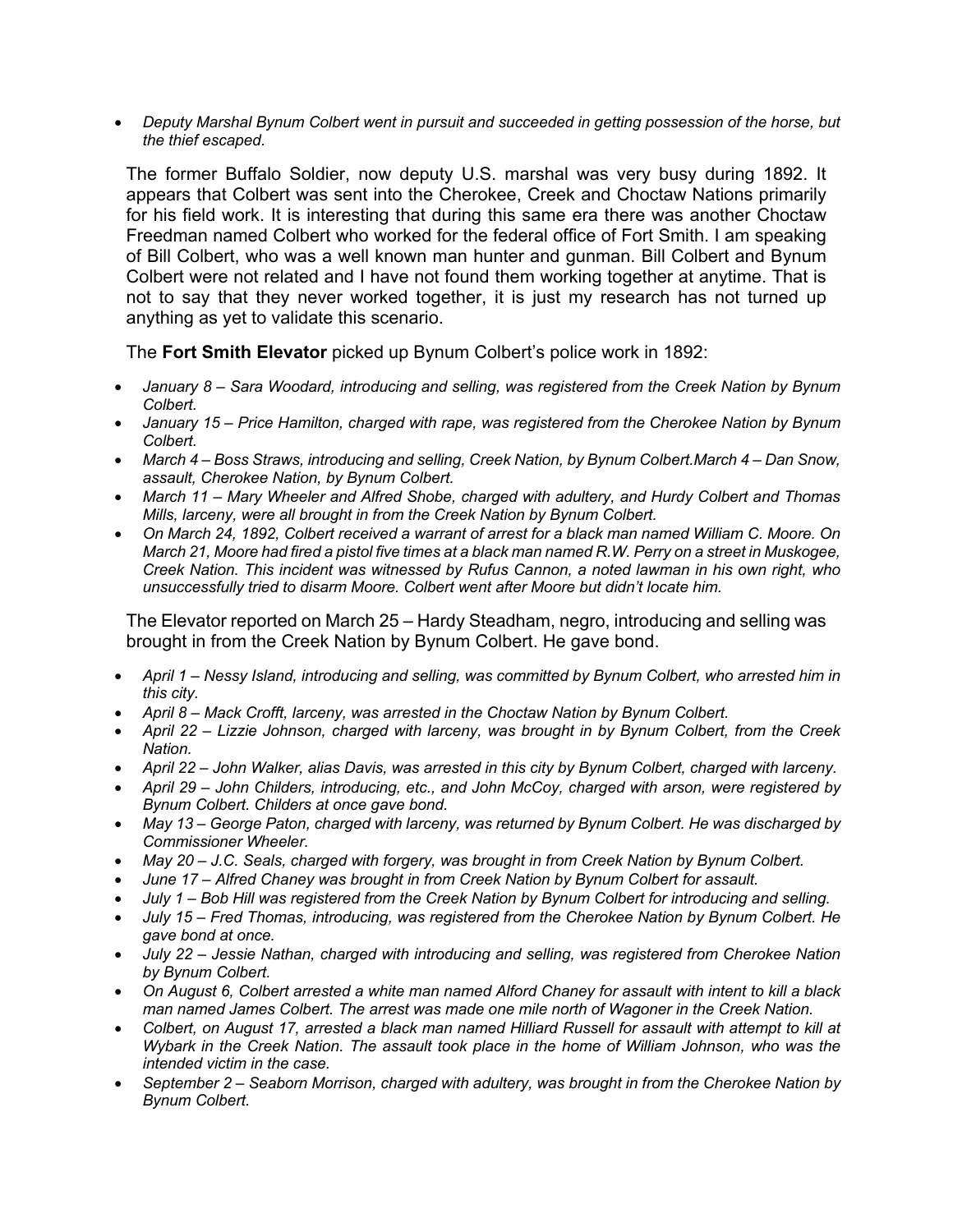- *September 9 – Lizzie Johnson, on the charge of adultery, was registered from the Creek Nation by Bynum Colbert. (This could be the wife of William Johnson, who found and ordered Hilliard Russell out of his house and shot at him on August 15.)*
- *October 27 – Benny Mayes, for selling, was registered by Bynum Colbert from the Cherokee Nation.*
- *December 2 – Ben Graham, for introducing, was registered by Bynum Colbert.*

## The **Fort Smith Elevator** continues with Bill Colbert's work with the Western District of Arkansas federal court in 1893:

- *May 3 – Henry Clay, negro who formerly lived here was brought in from Muskogee on a charge of larceny, by Bynum Colbert.*
- *May 26 – Will Hatchett and Wesley Johnson, charged with assault, were registered by Bynum Colbert. Mary Clark was also registered by Bynum Colbert on a charge of adultery.*
- *May 26 – Sam Tucker, for introducing and selling, was registered from Fort Gibson by Bynum Colbert.*
- *July 7 – Henry Johnson, charged with larceny, was registered from Eufaula by B. Colbert.*
- *On August 15, Bynum Colbert arrested a black man named Walter Massey in the Choctaw Nation for assault with intent to kill. The intended victims were a white man named Nathaniel Carter and a woman named Alex Massey, who was probably Walter's wife. Massey came home and found Carter in his home and wounded Alex Massey in the shooting that followed.*
- *September 8 – G.W. McElhaney, for introducing and selling, was registered by B. Colbert from Choska.*
- *September 22 – Doug Perryman, a Creek negro, charged with larceny, escaped from custody of Deputy Bynum Colbert near Muldrow last week by jumping from the train. He was afterward recaptured near McKay by Ed Given.*
- *September 22 – Black John alias John Gullett, larceny, returned by B. Colbert. He is a negro.*
- *September 22 – Douglas Perryman, larceny, was registered by B. Colbert. September 22 – Joe Clay, charged with assault, is credited to B. Colbert.*
- *November 3 – Price Hamilton, assault by Bynum Colbert.*
- *November 10 – Annie Perry, larceny; by B. Colbert, discharged on bond.*
- *November 17 – James Coonclar, larceny; by Bynum Colbert. Examined by Commissioner Brizzolara and discharged from custody.*
- *December 1 – Wilson Davis, assault; was registered by Bynum Colbert.*
- *December 8 – Geo. Lawrence, charged with larceny, was registered by B. Colbert from Hartshorne. He was examined by Commissioner Wheeler and discharged from custody.*
- *December 15 – Alex Duncan, charged with assault, was registered by B. Colbert. On December 15, Colbert arrested an Indian named Frank Fotner in Fort Smith shooting at a black blacksmith named Louis Bell in the Cherokee Nation. Bell said in the warrant statement that he had never had any words with Fotner. One day as he was working in his shop, Fotner without provocation with his pistol fired on him from the street while exclaiming, "I will shoot black son of a bitch!" Fotner gave bond and given a bond date of March 24, 1894 to appear before the Commissioner Brixxolara.*

The year 1894, would be the last full year of federal service for Bynum Colbert. In the Indian Territory there was much excitement with outlaws such as Cherokee Bill and the Bill Cook gang. Colbert was very active during the year making various arrests of felons who broke the law, both in the territory and in Arkansas. We will pick up Colbert's trail by again looking at entries from the **Fort Smith Elevator** in 1894:

- *February 9 – Sargeant Pettis, mulatto, charged with adultery, is credited to B. Colbert. He was arrested at Harroldton, Ark.*
- *February 9 – Allen Turner, a negro was registered on a charge of assault. He is credited to Bynum Colbert.*
- *April 13 – John Leatherwood, a mulatto, was registered by Bynum Colbert. He was arrested ten miles south of Fort Smith. Upon examination before Commissioner Wheeler he was discharged from custody.*
- *June 22 – James Holt, a mulatto, was registered on a charge of introducing and is credited to Bynum Colbert. He was arrested near Cowlington.*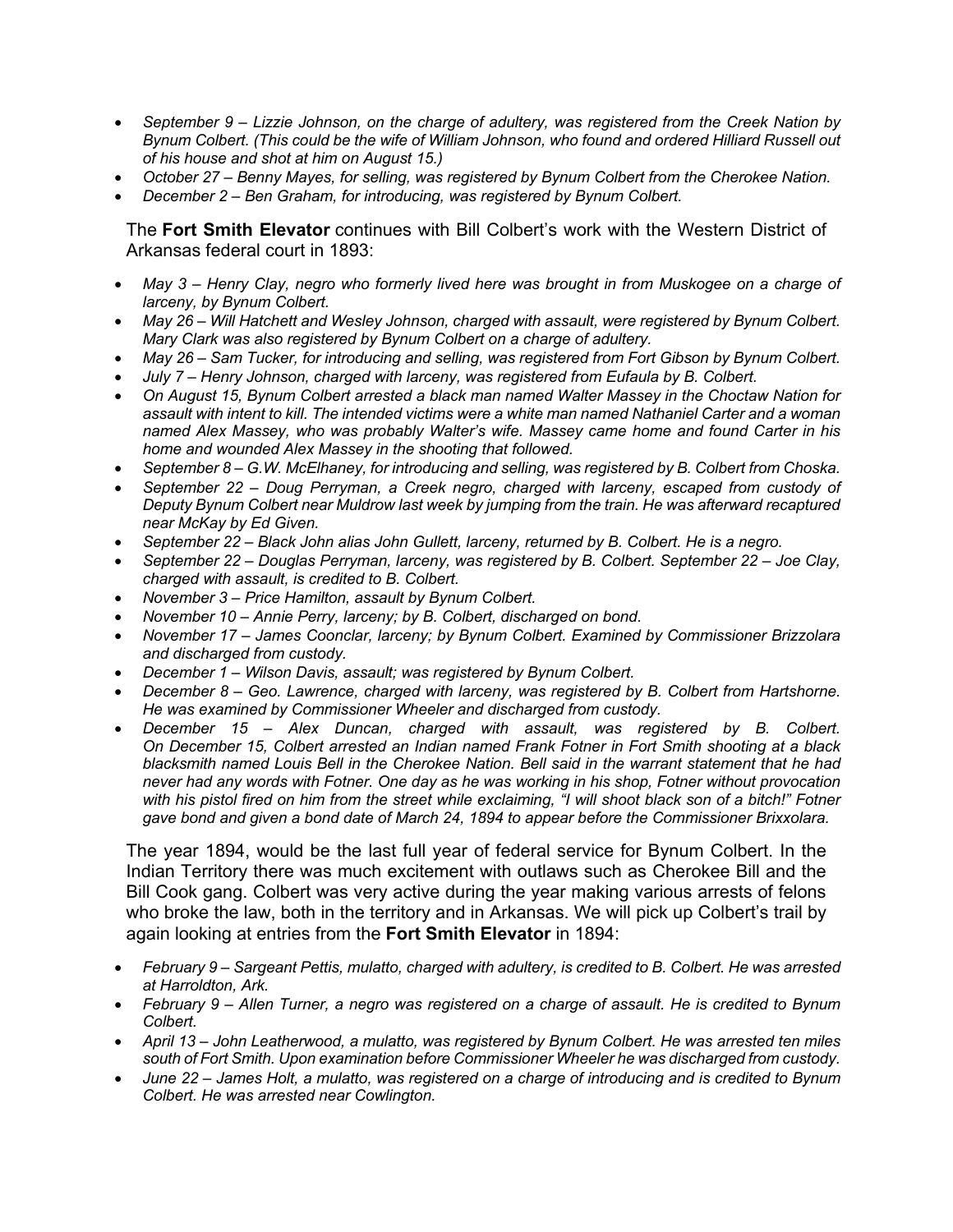- *June 29 – Ed Douglass, for adultery, was registered by Bynum Colbert. He was arrested near Bragg. Upon examination he was discharged on bond by Commissioner Brizzolara.*
- *July 6 – Earnest Kline, white, was registered on a charge of counterfeiting. He is credited to Bynum Colbert and was arrested near Fort Smith.*
- *On August 3rd, Colbert arrested a murderer at Wagoner, Creek Nation. The felon's name was Frank Anderson and he was a black man. On July 28, Anderson shot a man only known as George with a .44 revolver. This incident was witnessed by a Henry Berry near Cherokee Station.*
- *August 24 – Cady Adams, charged with introducing was brought in by Bynum Colbert form Sequoyah. He is a negro.*
- *November 2 – Charles Smith was registered on a charge of murder by Bynum Colbert.*

The above case was very interesting for several reasons. Charles Smith, a Cherokee Freedman with many cases documented at the Fort Smith federal court killed Robert Marshall. Marshall was perhaps the most famous black Indian policeman in the Indian Territory. Marshall had served as a member of the Creek Lighthorse Police and the United States Indian Police (U.S.I.P.) which were headquartered at Muskogee, Creek Nation. Marshall is the only black person I have found for sure that served with the U.S.I.P.

According to Smith, he hot into an altercation with a person named John Welch in Muskogee. Welch during the fight had his hand behind his back saying while approaching Smith said that he was going to cut him bad. Smith therefore pulled his pistol and shot at Welch twice, one bullet taken affect that killed Welch. While this was going on Marshall on horseback pulled his pistol and fired on Smith. In his statement, Smith said his back was to Marshall when he was fired upon. Smith then turned and returned fire with one shot, Marshall was struck and killed. Smith claimed self-defense in both shootings. On the writ application to U.S. Marshal Crump for Smith's arrest, Colbert listed himself as one of the witnesses to the shooting. Although Smith was apprehended a little over a month later in the Indian Territory, Colbert did not make the arrest of Smith. That was done by Deputy U.S. Marshal J.J. McAllister who turned him over to Colbert. In the famous book, "*Hell on the Border"* by S.W. Harmon, the date was recorded wrong; it stated the following on this case:

*"Charles Smith killed John Welch and Robert Marshal {sic}, at Muscogee, on the morning of September 10, 1894. Smith was a negro, as black as night. He had once before been tried in Judge Parker's court, for killing a man, and sentenced to ten years imprisonment and manslaughter. He was of a particular vicious nature and while engaged in cutting the harness from some horses, the property of one Newlin, he was discovered by Welch, who was running a booth in the vicinity, because of the latter remonstrating with him, he became angered and killed him, with a bullet. Robert Marshal was an Indian policeman and in attempting to arrest Smith, he in turn was killed. At the trial, Smith set up the claim that he killed Marshal in self defense. Marshal having shot at him first. The jury was out only two hours. On reversal by the Supreme Court, Smith was given a new trial and he was sentenced to ten years imprisonment for manslaughter."*

On November 15, Colbert arrested a white farmer named Frank Taylor for cutting a black man with a knife five times at Oak Lodge, Indian Territory. According to testimony Taylor got in an argument with a black man named Johnson. Johnson did not die from his injuries but was badly wounded. Taylor's son said that Johnson had been drinking and went into his pocket as if he was going to pull out a knife and attack his father. Seeing this movement Taylor pulled out his knife and cut Johnson. Colbert arrested Taylor the next day and he was held over on \$500 bond. The outcome of the case is not in the file.